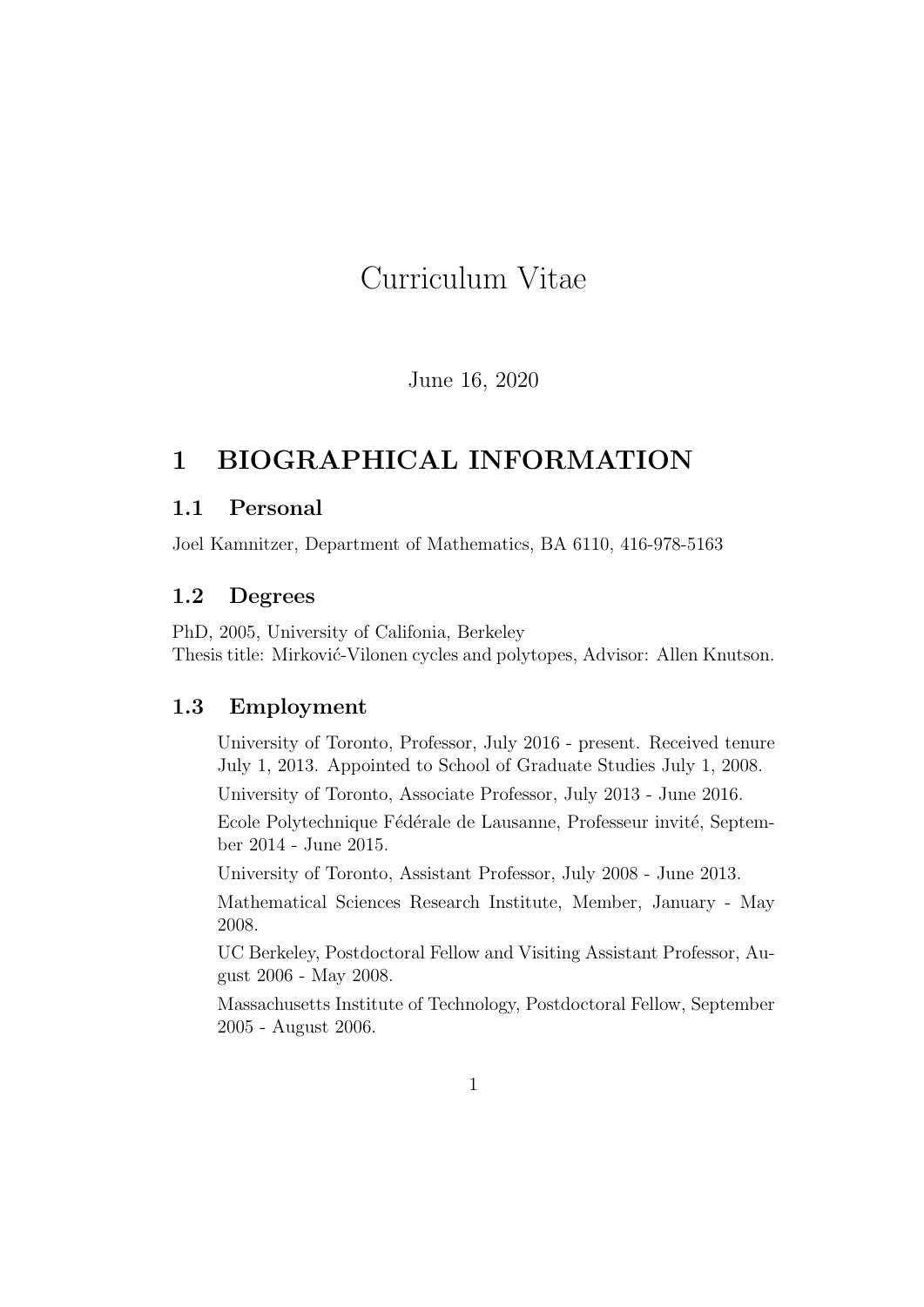## 1.4 Professional Affiliations and Activities

Editor, Mathematische Zeitschrift, 2011 - present. Affiliate member, Perimeter Institute, 2014 - present.

## 2 ACADEMIC HISTORY

## 2.1 Research Endevours

Representation theory, algebraic geometry, combinatorial representation theory, knot homology, categorification.

## 2.2 Research Awards

Simons CRM Professor, 2020. NSERC Discovery Accelerator Supplement, 2020–2023, \$120000. Mitacs Accelerate award, 2018, \$15000. NSERC Discovery Grant, 2018–2023, \$205000. Poincaré Chair, 2018–2019. NSERC E.W.R. Steacie Memorial Fellowship, 2018–2020, \$250000. Simons Fellowship in Mathematics, 2014–2015, \$100000. NSERC Discovery Accelerator Supplement, 2013–2016, \$120000. NSERC Discovery Grant, 2013–2018, \$220000. Sloan Research Fellowship, Sloan Foundation, 2012–2014, \$50000. André Aisenstadt Prize, Centre de recherches mathématiques, 2011, \$3000. Province of Ontario Early Researcher Award, 2010–2015, \$150000. NSERC Discovery Grant, 2008–2013, \$90000. American Institute of Mathematics 5 year fellowship, 2005–2010, \$270000. UC Berkeley, Distinguished Teaching Award, 2007.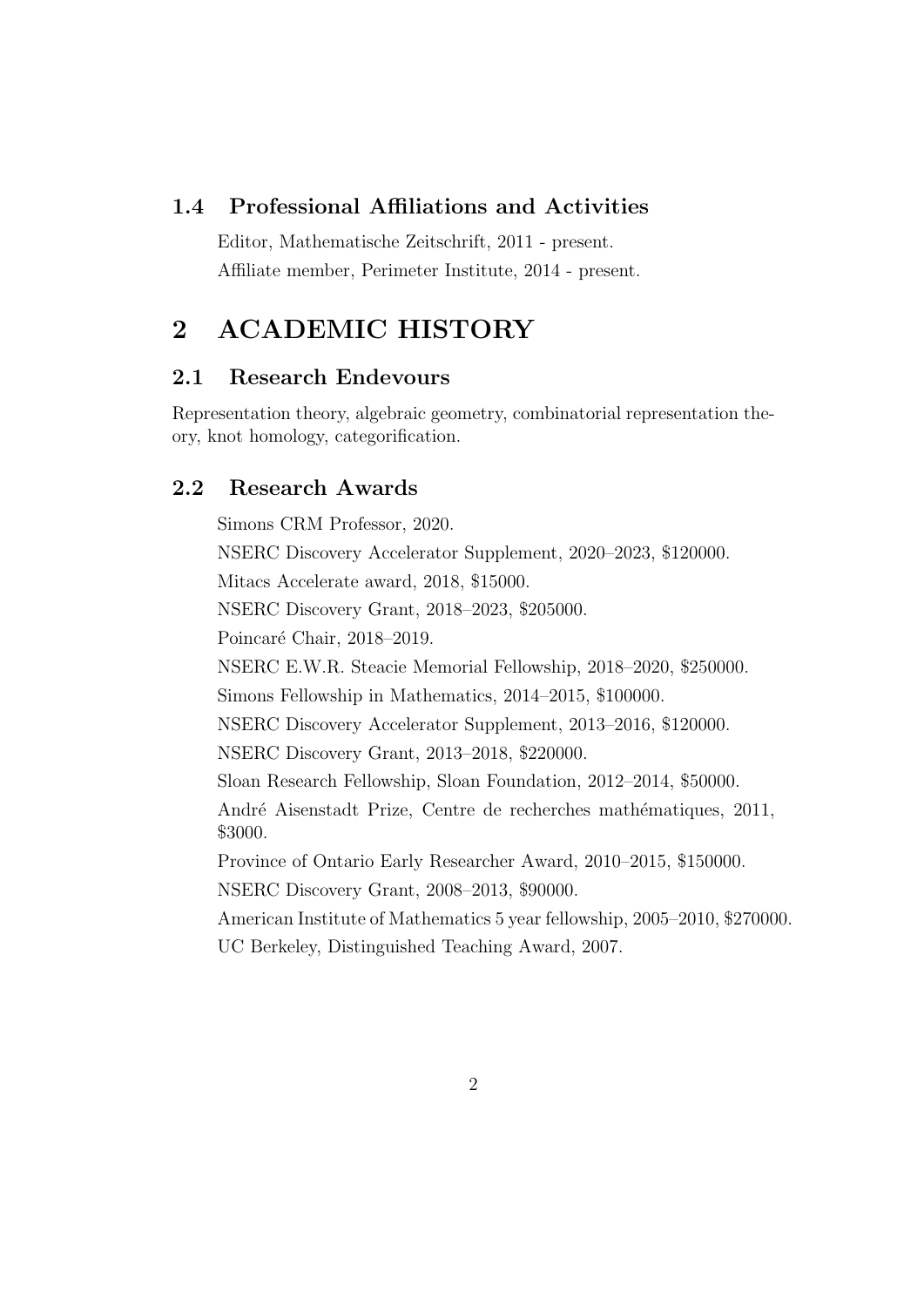## 3 SCHOLARLY AND PROFESSIONAL WORK

### 3.1 Refereed publications

- 1. P. Baumann, J. Kamnitzer, and A. Knutson, The Mirkovic-Vilonen basis and Duistermaat-Heckman measures, to appear in Acta Math., arXiv:1905.08460.
- 2. J. Kamnitzer, M. McBreen, and N. Proudfoot, The quantum Hikita conjecture, 45 pages, to appear in Adv. Math.; arXiv:1807.09858.
- 3. I. Halacheva, J. Kamnitzer, L. Rybnikov, A. Weekes, Crystals and monodromy of Bethe vectors, 64 pages, to appear in *Duke Math. J.*; arXiv:1708.05105.
- 4. A. Braverman, M. Finkelberg, J. Kamnitzer, R. Kodera, H. Nakajima, B. Webster, and A. Weekes, Appendix to Coulomb branches of 3d  $N=4$  quiver gauge theories and slices in the affine Grassmannian,  $Adv.$ Theoretical and Mathematical Physics, 23 (2019) no. 1, 75–166.
- 5. J. Kamnitzer, P. Tingley, B. Webster, A. Weekes, and O. Yacobi, Highest weights for truncated shifted Yangians and product monomial crystals, *J. Combinatorial Algebra* **3** (2019), 237–303.
- 6. J. Kamnitzer, P. Tingley, B. Webster, A. Weekes, and O. Yacobi, On category  $\mathcal O$  for affine Grassmannian slices and categorified tensor products, Proc. London Math. Soc. 119 (2019) no. 5, 1179–1233.
- 7. J. Kamnitzer, D. Muthiah, and A. Weekes, On a reducedness conjecture for spherical Schubert varieties and slices in the affine Grassmannian, Transform. Groups 23 (2018) no. 3, 707–722.
- 8. S. Cautis and J. Kamnitzer, Categorical geometric symmetric Howe duality, Selecta Math., 24 (2018), no. 2 , 1593–1631.
- 9. M. Finkelberg, J. Kamnitzer, K. Pham, L. Rybnikov, and A. Weekes, Comultiplication for shifted Yangians and quantum open Toda lattice, Adv. Math. 327 (2018), 349–389.
- 10. J. Kamnitzer, D. Muthiah, A. Weekes, and O. Yacobi, Reducedness of affine Grassmannian slices in type A, Proc. Amer. Math. Soc. 146 (2018), no. 2, 861–874.
- 11. S. Cautis and J. Kamnitzer, Quantum K-theoretic geometric Satake: the SLn case, Compositio Math. 154 (2018), no. 2, 275–327.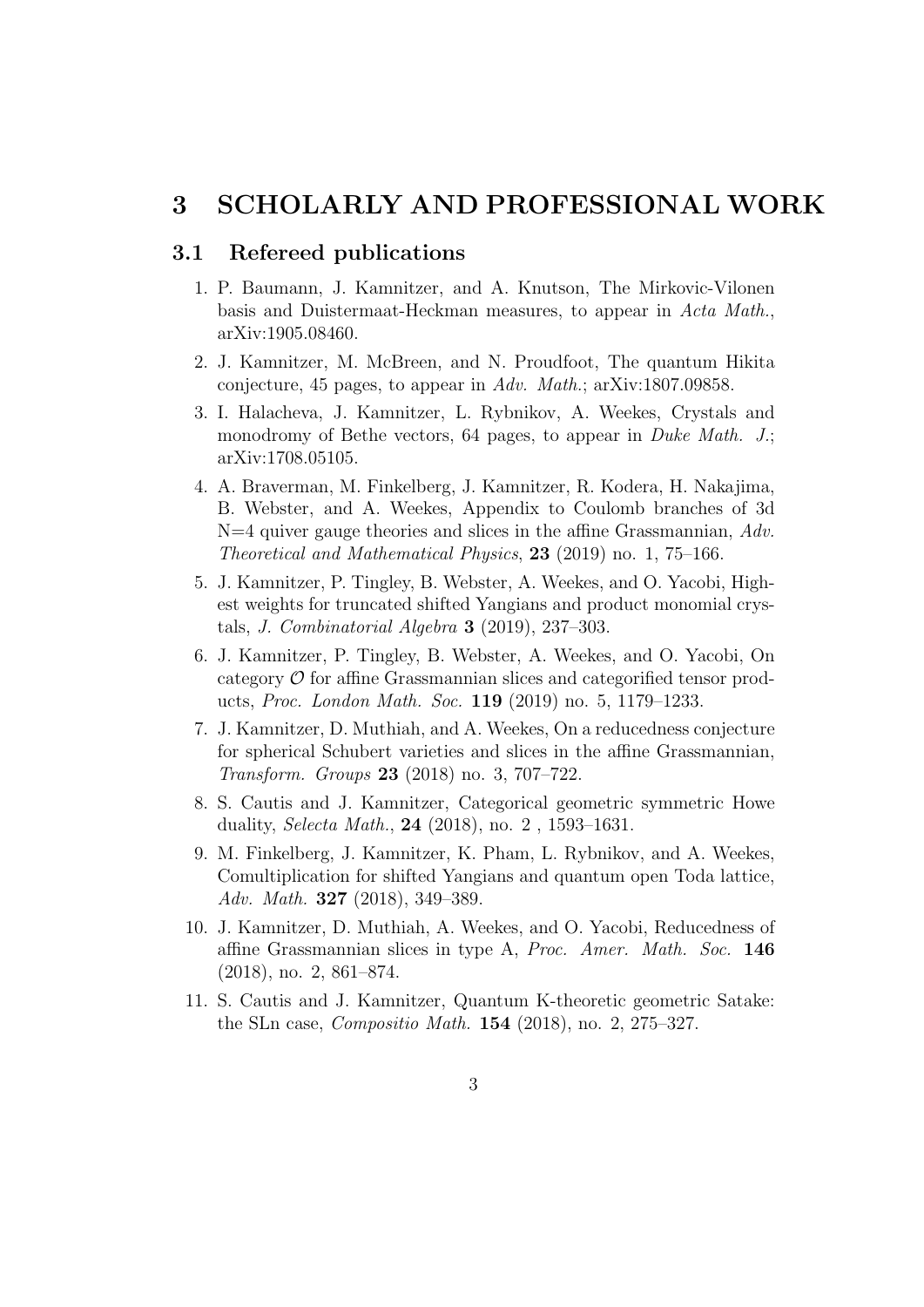- 12. S. Cautis and J. Kamnitzer, Knot homology via derived categories of coherent sheaves IV, coloured links, Quantum Topol. 8 (2017), no. 2, 381–411.
- 13. J. Kamnitzer, A combinatorial geometric Satake equivalence, Adv. Math.  $(2016)$  5–16.
- 14. S. Cautis, J. Kamnitzer, and S. Morrison, Webs and quantum skew Howe duality, Math. Ann. 360 no. 1 (2014), 351–390.
- 15. J. Kamnitzer, B. Webster, A. Weekes, and O. Yacobi, Yangians and quantization of slices in the affine Grassmannian, Alg. Num. Theory 8 (2014) 857–893.
- 16. P. Baumann, J. Kamnitzer, and P. Tingley, Affine Mirkovic-Vilonen polytopes, Publ. IHES 120 no. 1 (2014), 113-205.
- 17. B. Fontaine, and J. Kamnitzer, Cyclic sieving, rotation, and geometric representation theory, Selecta Math. **20** no. 2 (2014), 609–625.
- 18. S. Cautis, J. Kamnitzer, and A. Licata, Coherent sheaves on quiver varieties and categorification, Math. Ann. 357 no. 3 (2013), 805–854.
- 19. B. Fontaine, J. Kamnitzer, and G. Kuperberg, Buildings, spiders, and geometric Satake, Compositio Math. 149 no. 11 (2013), 1871–1912.
- 20. P. Baumann, T. Dunlap, J. Kamnitzer, and P.Tingley, Rank 2 affine MV polytopes, Represent. Theory 17 (2013), 442–468.
- 21. S. Cautis, J. Kamnitzer, A. Licata, Derived equivalences for cotangent bundles of Grassmannians via categorical sl(2) actions, J. Reine Angew. Math., **675** (2013), 53–99.
- 22. P. Baumann, S. Gaussent, and J. Kamnitzer, R´eflexions dans un cristal, C. R. Math. Acad. Sci. Paris 350 (2012), no. 23-24, 999–1002.
- 23. P. Baumann and J. Kamnitzer, Preprojective algebras and MV polytopes, Represent. Theory 16 (2012), 152–188.
- 24. S. Cautis and J. Kamnitzer, Braiding via geometric Lie algebra actions, Compositio Math., 148 no. 2 (2012), 464–506.
- 25. J. Kamnitzer and C. Sadanand, Modules with 1-dimensional socle and components of Lusztig quiver varieties in type A, in Combinatorial Aspects of Commutative Algebra and Algebraic Geometry, Abel Symposia, 2011.
- 26. J. Kamnitzer, Lectures on geometric constructions of representations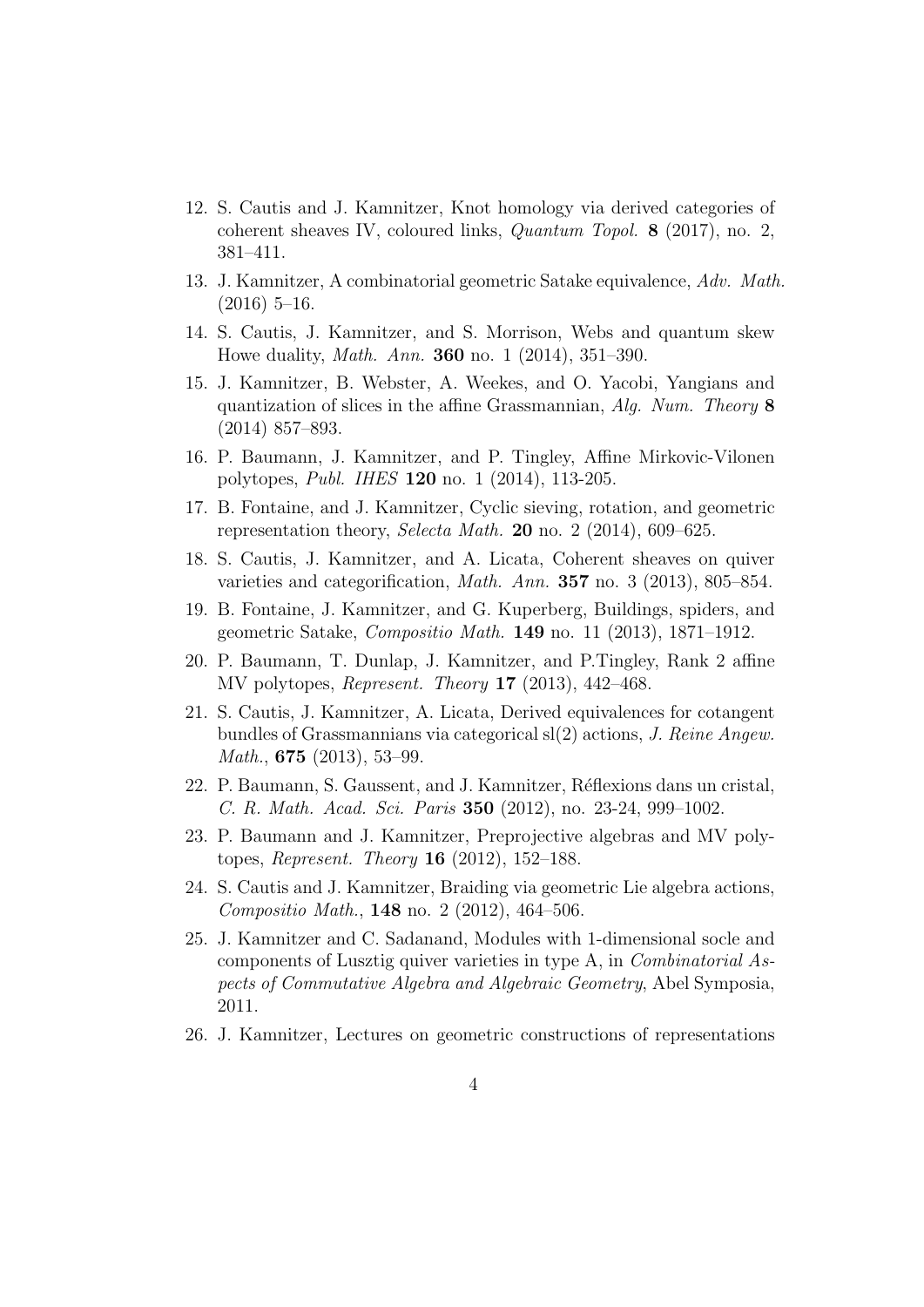of  $GL_n$ , in Geometric Representation Theory and Extended Affine Lie Algebras, Fields Institute Communications, 2011.

- 27. J. Kamnitzer, The Beilinson-Drinfeld Grassmannian and symplectic knot homology, in Grassmannians, Moduli spaces and vector bundles, Clay Mathematics Proceedings, 2011.
- 28. P. Etingof, A. Henriques, J. Kamnitzer, and E. Rains, The cohomology ring of the real locus of the moduli space of stable curves of genus 0 with marked points, Annals of Mathematics, 171, no. 2, (2010) 731–777.
- 29. J. Kamnitzer, Mirković-Vilonen cycles and polytopes, Annals of Mathematics, 171, no. 1,  $(2010)$  245–294.
- 30. S. Cautis, J. Kamnitzer, and A. Licata, Categorical geometric skew Howe duality, Invent. Math., 180, no. 1 (2010), 111–159.
- 31. S. Cautis, J. Kamnitzer, and A. Licata, Coherent sheaves and categorical sl(2) actions, *Duke Math. J.*, **154**, no. 1 (2010), 135–179.
- 32. J. Kamnitzer and P. Tingley, The crystal commutor and Drinfeld's unitarized R-matrix, *J. of Alg. Comb.* **29** no. 3 (2009), 315–335.
- 33. J. Kamnitzer and P. Tingley, A definition of the crystal commutor using Kashiwara's involution, J. of Alg. Comb. 29 no. 2 (2009), 261–268.
- 34. S. Cautis and J. Kamnitzer, Knot homology via derived categories of coherent sheaves II,  $sl(m)$  case, *Invent. Math.*, **174** no. 1 (2008), 165– 232.
- 35. S. Cautis and J. Kamnitzer, Knot homology via derived categories of coherent sheaves I,  $sl(2)$  case, *Duke Math. J.* 142 no. 3 (2008), 511– 588.
- 36. J. Kamnitzer, Hives and the fibres of the convolution morphism, Selecta *Math. N.S.* **13** no. 3 (2007) 483-496.
- 37. J. Kamnitzer, Crystal structure on Mirković-Vilonen polytopes, Adv. in Math. 215 no. 1,  $(2007)$  66–93.
- 38. A. Henriques and J. Kamnitzer, The octahedron recurrence and  $gl(n)$ crystals, Adv. in Math. 206, no. 1 (2006), 211–249.
- 39. A. Henriques and J. Kamnitzer, Crystals and coboundary categories, Duke Math. J. 132, no. 2  $(2006)$ , 191–216.
- 40. J.Kamnitzer and R. B. Mann, Super Liouville black holes. Nucl. Phys. B 609 (2001), no. 3, 429–441.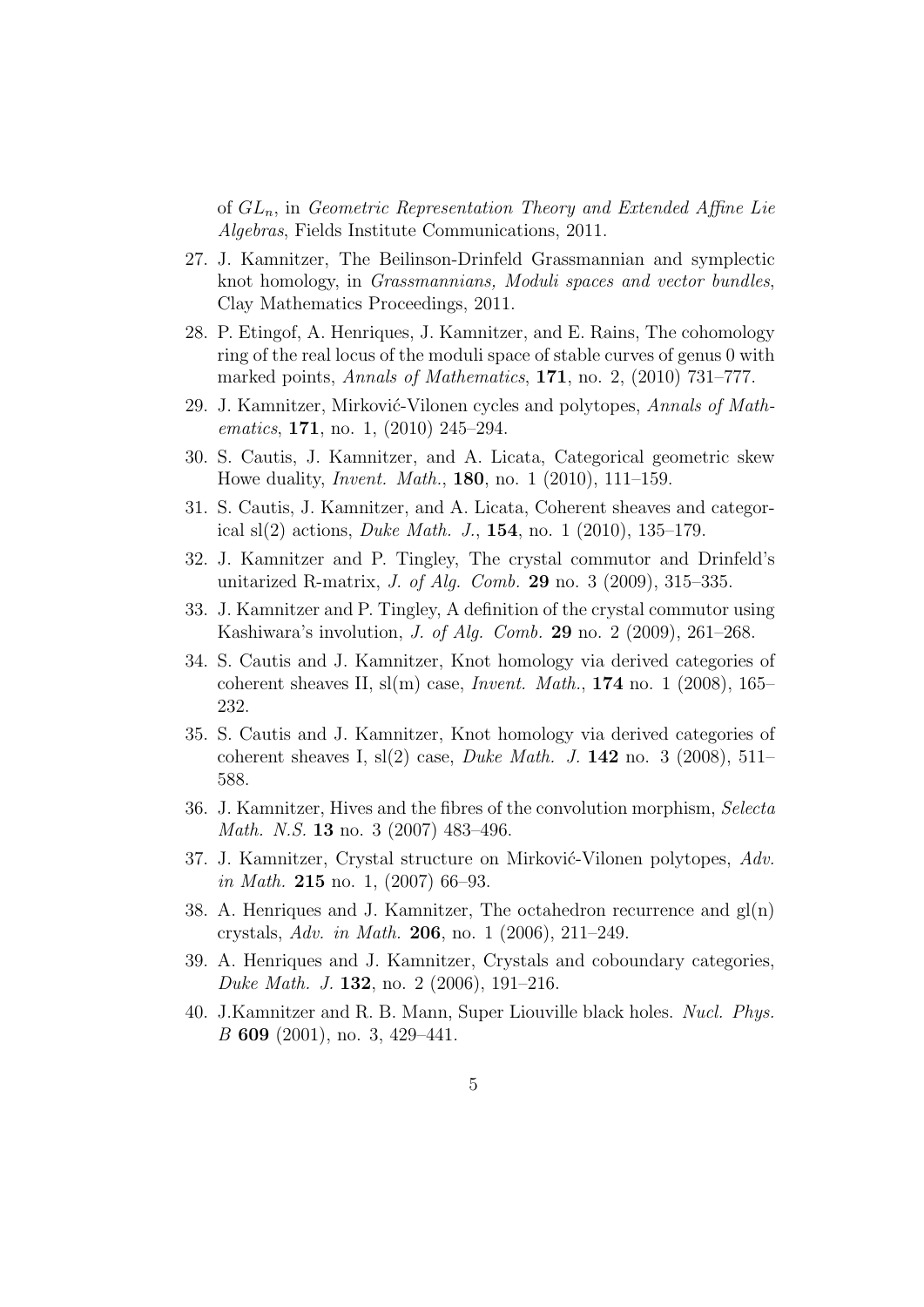- 41. J. M. Borwein, J. D. Broadhurst, and J. Kamnitzer, Central binomial sums, multiple Clausen values, and zeta values. *Exper. Math.* 10 (2001), no. 1, 25–34.
- 42. Armitage et al., Construction and initial beam tests of the Atlas tungsten forward calorimeter. Nucl. Phys. B, Proc. Suppl. 78 (1999) 171–175.

### 3.2 Non-Refereed Publications

1. J. Kamnitzer, Categorification of Lie algebras, Séminaire Bourbaki, Astérisque  $1072$  (2014) 1–22.

## 3.3 Manuscripts submitted, but not yet accepted

- 1. J. Hilburn, J. Kamnitzer, and A. Weekes, BFN Springer theory, 68 pages, arXiv:2004.14998.
- 2. S. Cautis, C. Dodd, and J. Kamnitzer, Associated graded of Hodge modules and categorical sl(2) actions, 31 pages; arXiv:1603.07402.

### 3.4 Invited Lectures

### 3.4.1 Conference talks

Lie theory and integrable systems in symplectic and Poisson geometry, online conference, June 2020.

CMS meeting, Algebraic geometry and representation theory session, Toronto, December 2019.

Algebraic and geometric categorification, Oaxaca, December 2019.

Symplectic Representation Theory, Luminy, April 2019.

Categorification in Quantum Topology and beyond, Vienna, January 2019.

International Conference on Geometric Representation Theory and Symplectic Varieties, South Bend, June 2018.

Combinatorial algebra meets algebraic combinatorics, Hamilton, January 2018.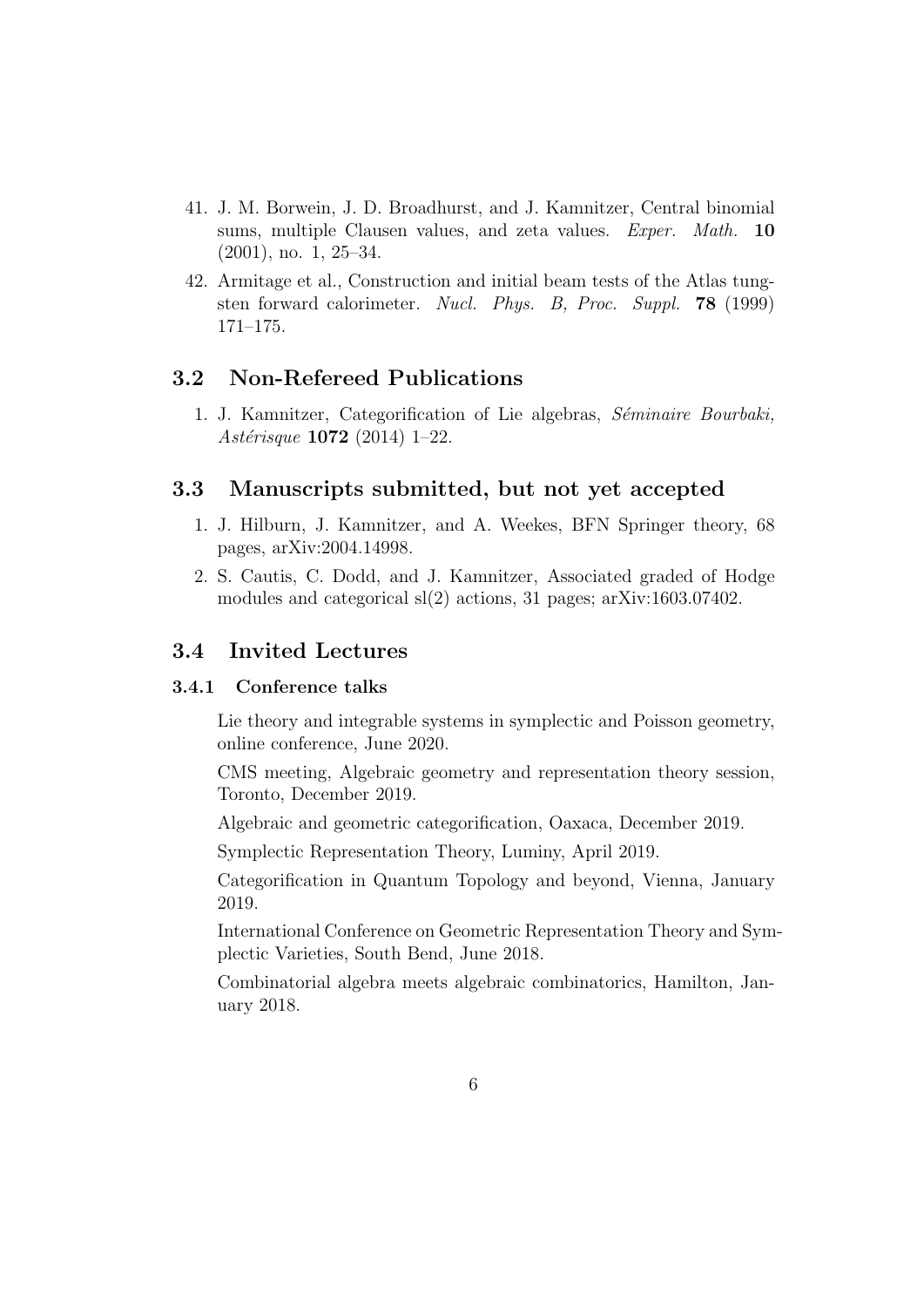Plenary lecture, Canadian Mathematical Society winter meeting, Waterloo, December 2017.

Mathematical Congress of the Americas, Symmetry in Algebra, Topology, and Physics session, Montreal, July 2017.

Algebra and number theory day, Baltimore, April 2017.

Categorification and gauge theory, Los Angeles, March 2017.

Introductory workshop on combinatorial algebraic geometry, Toronto, August 2016.

Advances in geometric representation theory, Ann Arbor, May 2016.

Symplectic duality and gauge theory, Perimeter Institute, April 2016.

Algebra, geometry, and combinatorics day, Ann Arbor, October 2015.

Enveloping Algebras and Geometric Representation Theory, Oberwolfach, May 2015.

Categorification in Algebra, Geometry, and Physics, Cargese, May 2015.

Representation Theory, Paris, January 2015.

Quiver varieties, Stony Brook, October 2013.

Physics and mathematics of link homology, Montreal, July 2013.

Perverse sheaves in representation theory, Besse, June 2013.

Geometric methods in infinite-dimensional Lie theory, Toronto, March 2013.

Whittaker functions, Schubert calculus and crystals, Providence, March 2013.

String-Math, Bonn, July 2012.

Journés Solstice d'été, Paris, June 2012.

Perspectives in representation theory, Yale, May 2012.

The geometry of derived categories and representation theory, Boston, April 2012.

Category theoretic methods in representation theory, Ottawa, Oct 2011. Twenty-five years of representation theory of quantum groups, Banff, Aug 2011.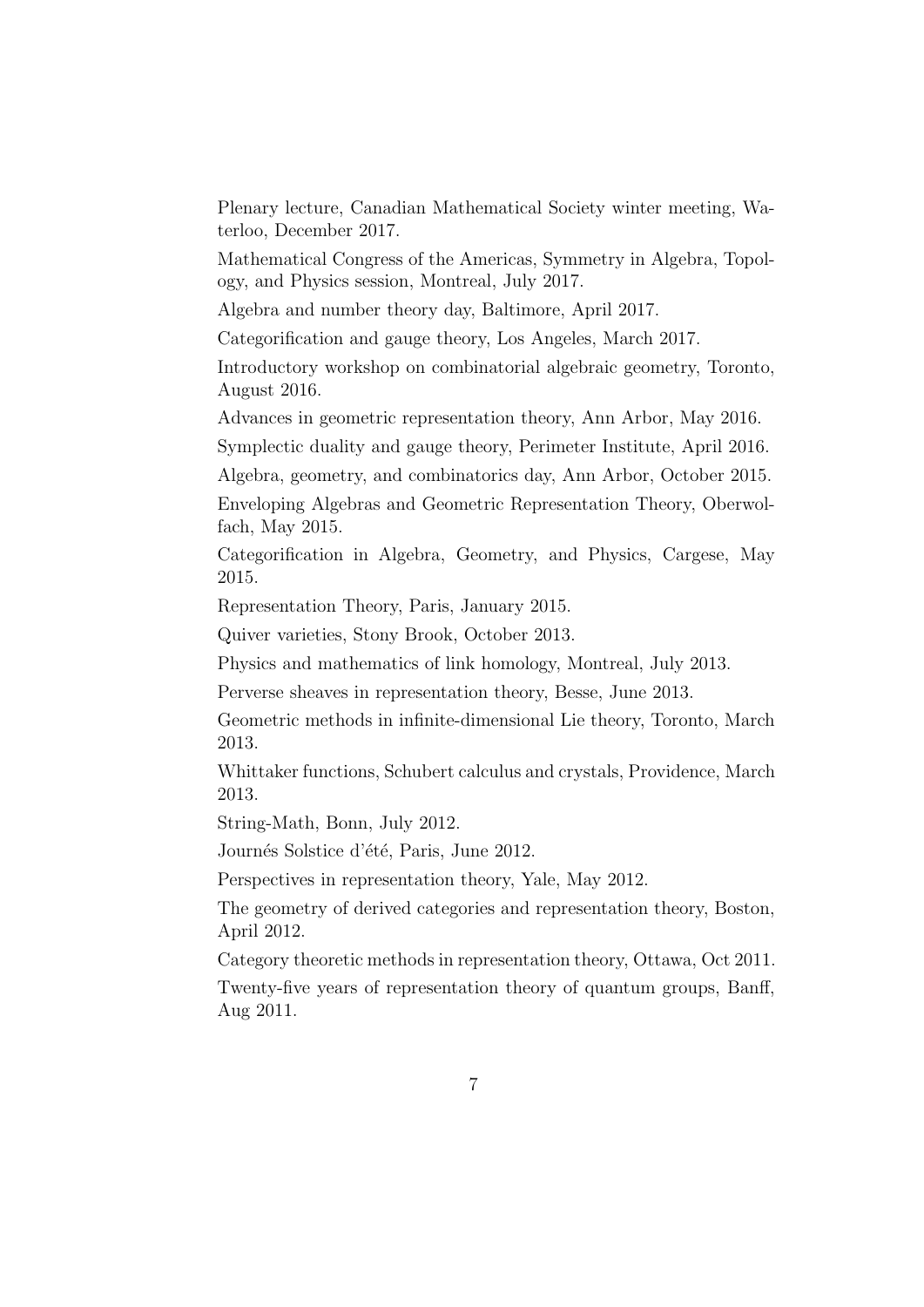Langlands Duality in Representation Theory and Gauge Theory, Jerusalem, Dec 2010.

Workshop on Hitchin fibration and the fundamental Lemma, Duntroon, Aug 2010.

Affine Schubert calculus, Toronto, July 2010.

Categorification and low-dimensional topology, Stony Brook, June 2010.

Whittaker functions, crystals, and quantum groups, Banff, May 2010.

Connections in geometry and physics, Waterloo, May 2010.

CMS meeting, Lie algebras and representation theory session, Windsor, December 2009.

Conference on geometric representation theory and extended affine Lie algebras, Ottawa, July 2009.

Summer school on geometric representation theory and extended affine Lie algebras, Ottawa, June 2009 (5 lectures).

Abel symposium on combinatorial aspects of algebraic geometry and commutative algebra, Voss, June 2009.

Categorification and geometrization in representation theory, Glasgow, April 2009 (2 lectures).

AMS meeting, Algebra, geometry and combinatoris session, Urbana-Champaign, March 2009.

CMS meeting, Infinite-dimensional Lie algebra session, Ottawa, December 2008.

Conference in honour of Peter Orlik, Toronto, August 2008.

Topics in Combinatorial representation theory, Berkeley, March 2008.

Conference on Algebro-Geometric Derived Categories and Applications, Princeton, March 2008.

Workshop on homological mirror symmetry and related topics, Miami, January 2008.

SACNAS conference, Low dimensional topology and quantum geometry symposium, Kansas City, October 2007.

Algebraic Analysis and Around, Kyoto, June 2007 (poster session). Link homology and categorification, Kyoto, May 2007 (3 lectures).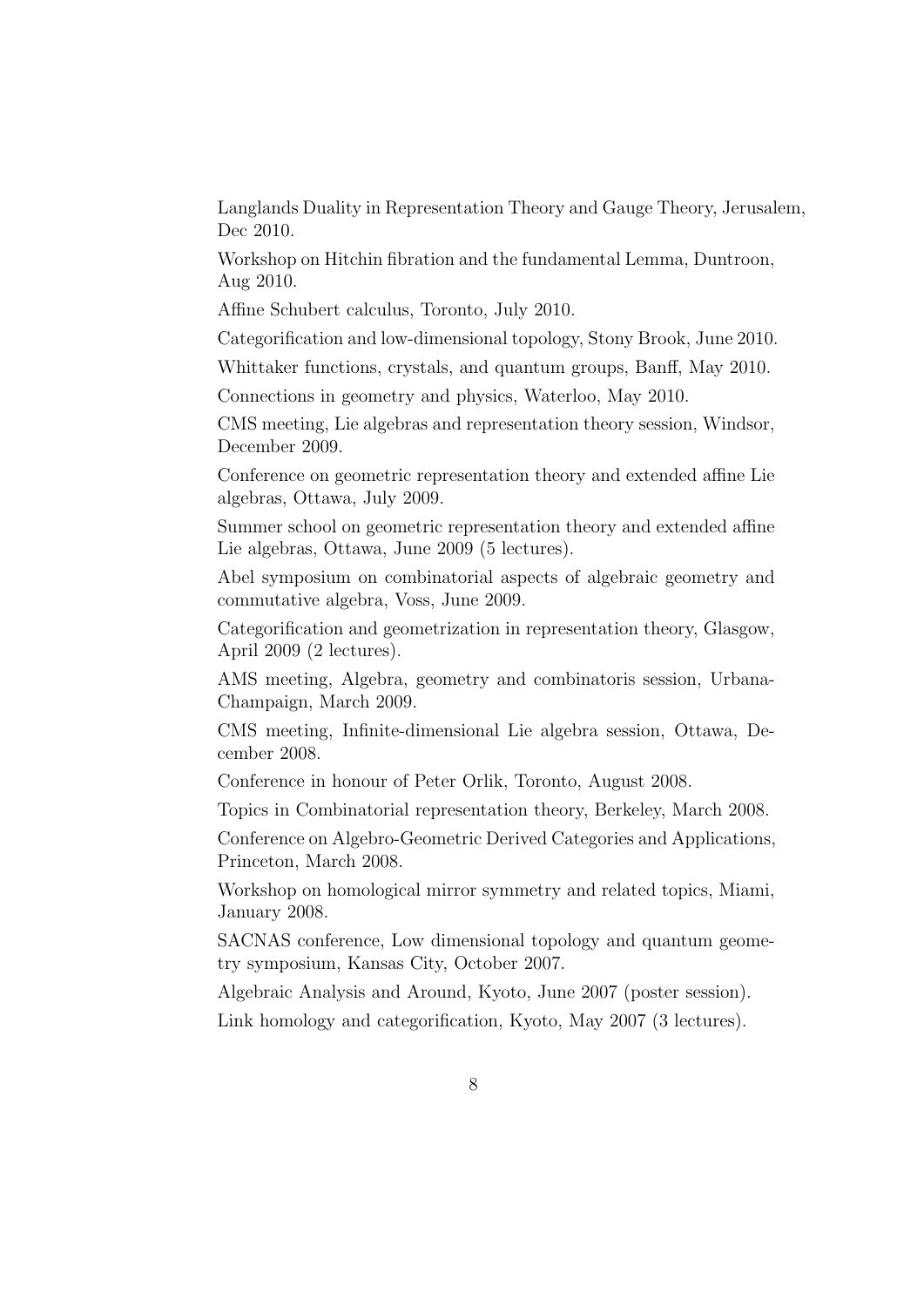Lie algebra workshop, Ottawa, April 2007.

Buildings and combinatorial representation theory workshop, Palo Alto, March 2007.

Winter School on Knot Theory and Representations, Plenary Speaker, Austin, Jan 2007.

CMS meeting, Knot homologies session, Toronto, Dec 2006.

AMS meeting, Combinatorial Representation Theory session, Fayetteville, Nov 2006.

EMS Summer School, Arithmetic and Geometry Around Quantization, Istanbul, June 2006 (2 lectures).

AMS meeting, Arrangements and Configuration Spaces session, Durham, April 2006.

Flavours of Groups conference, Banff, Nov 2005.

AMS meeting, Algebraic Combinatorics and Geometry session, Eugene, Nov 2005.

AMS meeting, Noncommutative algebra session, Eugene, Nov 2005.

Schubert Varieties and Schubert Calculus workshop, Fields Institute, Toronto, June 2005.

CMS meeting, Geometry and Combinatorics session, Waterloo, June 2005.

AMS meeting, Algebraic Geometry and Combinatorics session, Santa Barbara, April 2005.

Western Algebraic Geometry Seminar, Seattle, April 2005.

Geometric Langlands workshop, New Hampshire, March 2005.

AMS meeting, Modern Schubert Calculus session, Evanston, October 2004.

Representations of Algebraic Groups, Quantum Groups and Lie Algebras conference, Utah, June 2004.

Formal Power Series and Algebraic Combinatorics conference, Vancouver, June 2004.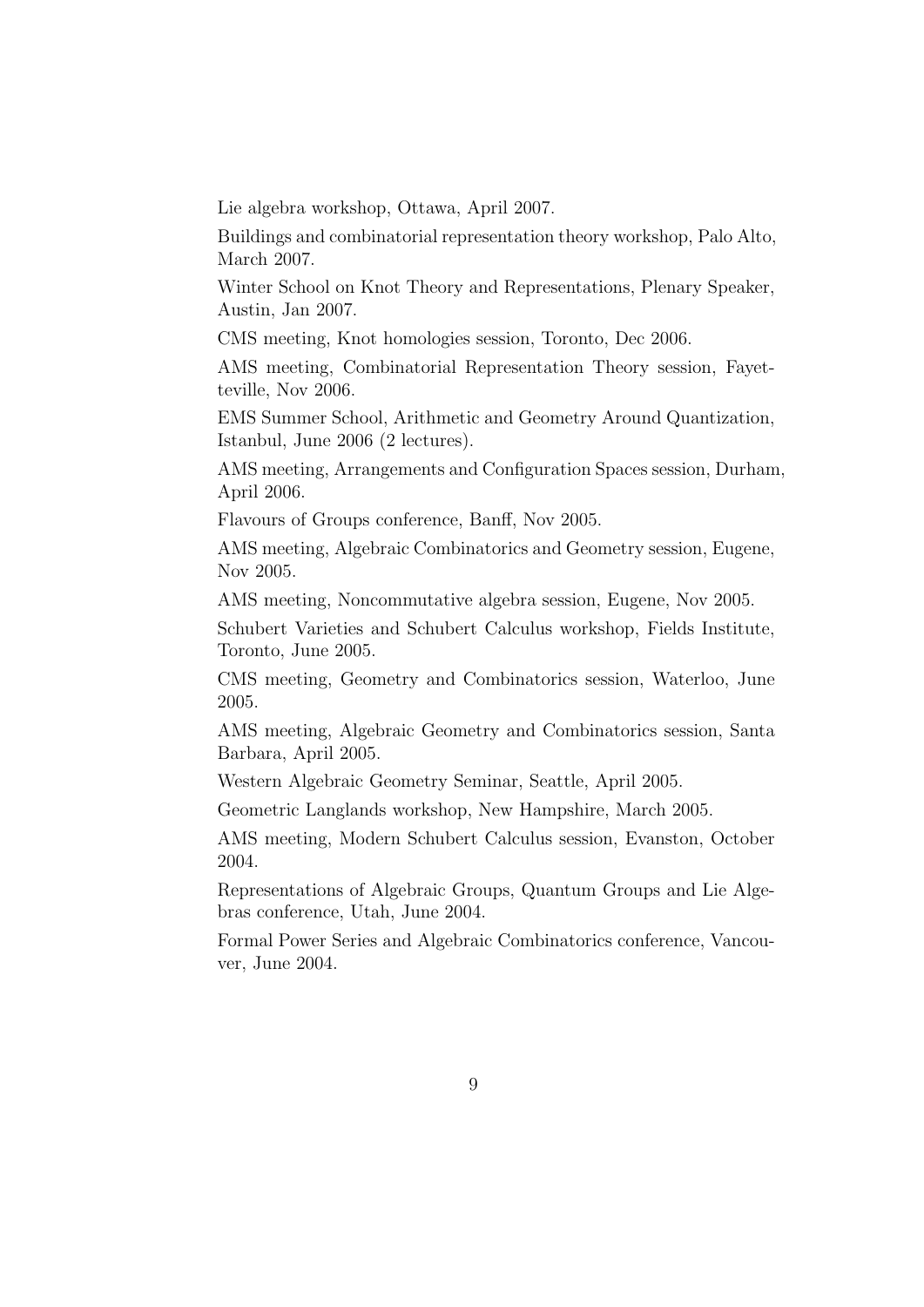#### 3.4.2 Seminar and Colloquium talks

University of Pisa, Seminar on Combinatorics, Lie Theory, and Topology (online), May 2020.

Université de Quebec à Montreal, Geometry and Topology seminar, February 2020.

Univerité de Strasbourg, séminaire quantique, June 2019.

Université de Lyon, colloquium, April 2019.

Université de Paris Diderot, séminaire groupes, représentations et géométrie, April 2019.

Institut Henri Poincaré, mini-course on combinatorics and geometry of canonical bases (4 lectures), March 2019.

Université de Caen, séminaire d'algèbre et de géométrie, March 2019.

IST Austria, algebraic geometry seminar, January 2019.

University of Chicago, geometric Langlands seminar, November 2018.

MIT, geometric representation theory seminar, October 2018.

Perimeter Institute / Max Planck Institute, teleseminar on categorified knot invariants, May 2018.

MIT, infinite-dimensional algebras seminar, March 2018.

Cornell University, Algebraic geometry seminar, March 2018.

UQAM, LACIM seminar, July 2017.

MIT, geometric representation theory seminar, December 2015.

Northeastern University, geometry, physics, and representation theory seminar, December 2015 (3 lectures).

Perimeter Institute, symplectic duality seminar, October 2015.

University of Waterloo, algebraic combinatorics seminar, October 2015.

Université de Paris-sud, Séminaire d'Arithmétique et de géométrie algébrique, April 2015.

Université Claude Bernard Lyon 1, séminaire d'algèbre, Feb 2015.

Université de Genève, groupes de Lie et espaces des modules seminar, Dec 2014.

ETH Zurich, mathematical physics seminar, Oct 2014 (4 lectures).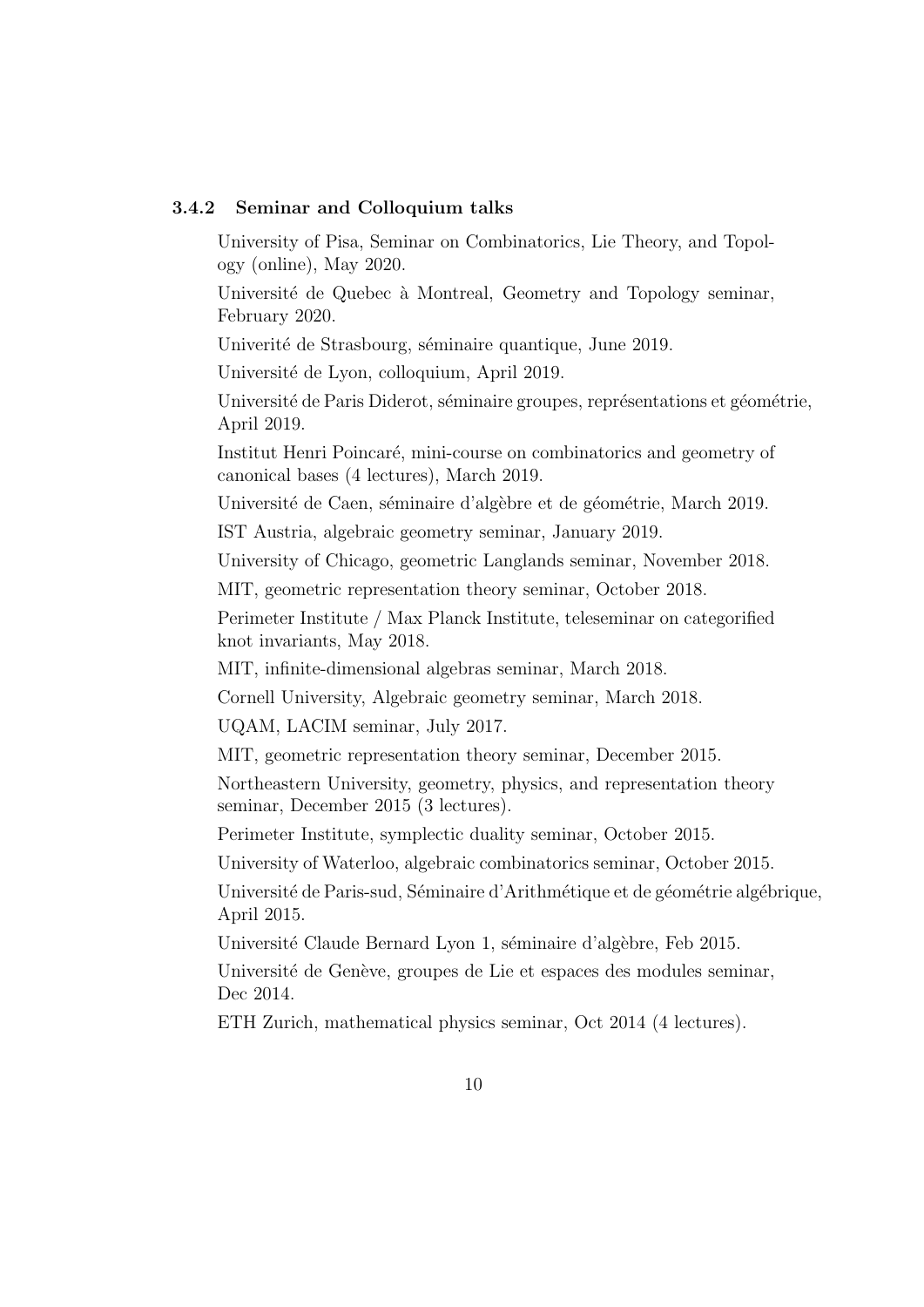Ecole Polytechnique Fédérale de Lausanne, geometry seminar, September 2014.

MIT, colloquium, Mar 2014.

MIT, infinite-dimensional algebras seminar, Mar 2014.

Northeastern University, geometry, singularities, algebra, combinatorics seminar, Mar 2014.

Séminaire N. Bourbaki, Paris, June 2013.

Northwestern University, colloquium, April 2013.

University of Toronto, colloquium, November 2012.

University of North Carolina, colloquium, November 2012.

Universiteit Utrecht, quarterly seminar on geometry and topology, June 2012.

Université de Paris-sud, Séminaire d'Arithmétique et de géométrie algébrique, June 2012.

Oxford University, representation theory seminar, May 2012.

University of Waterloo, colloquium, Sept 2011.

Yale University, colloquium, Mar 2011.

Centre de recherches mathématiques, André Aisenstadt Prize lecture, Feb 2011.

University of Western Ontario, geometry/topology seminar, Feb 2010.

MIT, colloquium, Nov 2009.

MIT, Geometry seminar, Nov 2009.

Columbia University, NY joint symplectic geometry seminar, Nov 2009.

Georg–August–Universität Gottingen, Courant lecture series, May 2009 (3 lectures).

Université de Strasbourg, Séminaire Quantique, May 2009.

UC Berkeley, Representation theory, geometry, and combinatorics seminar, Feb 2009.

University of Toronto, Geometric representation seminar, Jan 2009.

York University, Applied algebra seminar, Nov 2008.

University of Western Ontario, Colloquium, Oct 2008.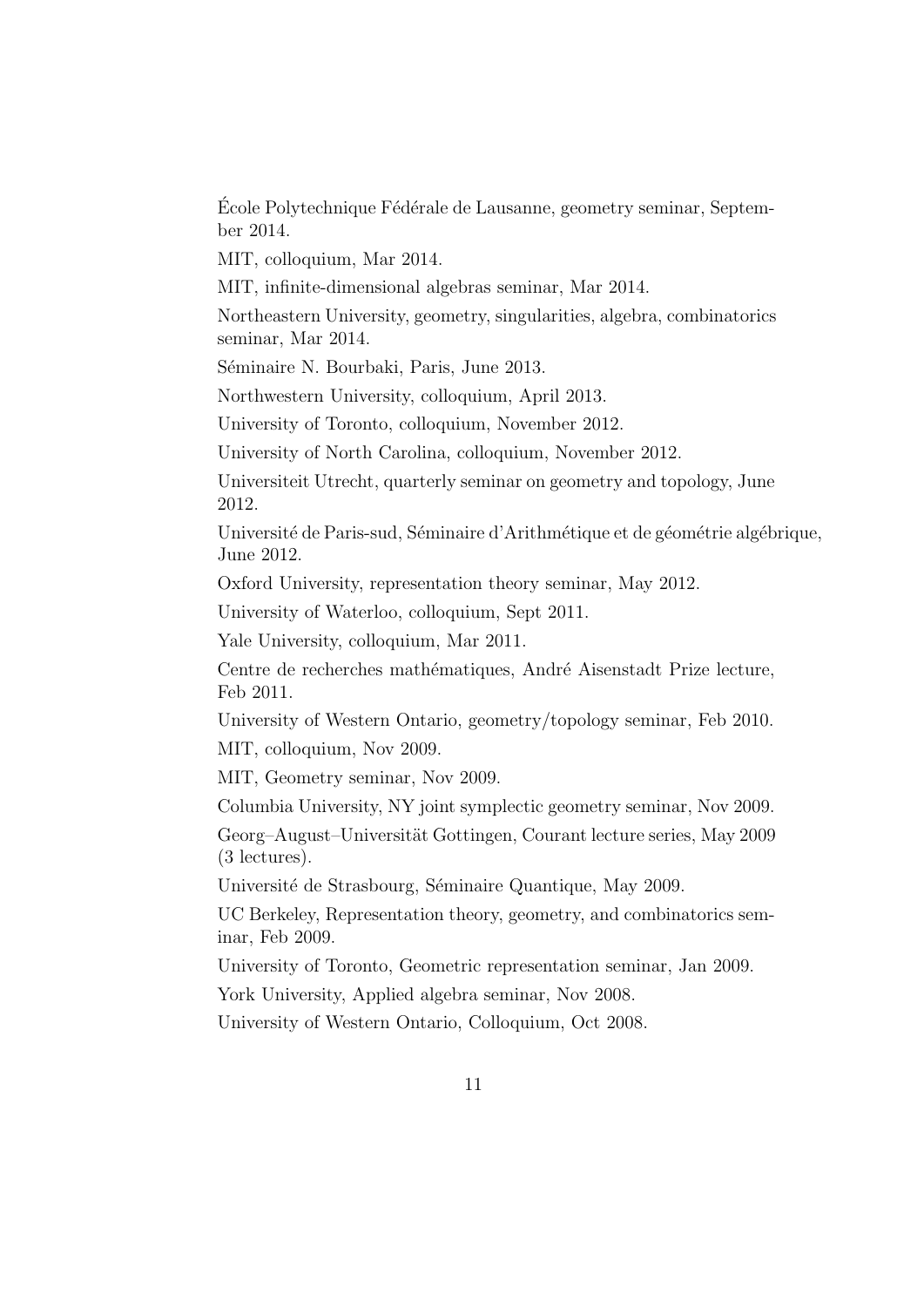University of North Carolina, Colloquium, Oct 2008.

Brown University, Colloquium, Oct 2008.

University of Toronto, Symplectic geometry seminar, Sept 2008.

University of Michigan, Algebraic geometry seminar, Sept 2008.

Queens University, Algebraic geometry seminar, Sept 2008.

Mathematical Sciences Research Institute, Reductive groups seminar, Apr 2008.

Stanford University, Algebraic geometry seminar, Apr 2008.

UC Berkeley, Topology seminar, Apr 2008.

UC Berkeley, Colloquium, Mar 2008.

Institute for Advanced Study, Categories and knot theory seminar, Mar 2008.

California Institute of Technology, Algebraic geometry seminar, Feb 2008.

University of Oregon, Colloquium, Oct 2007.

Rice University, Colloquium, Oct 2007.

UC Davis, Colloquium, Oct 2007.

San Francisco State University, Algebra, geometry and combinatorics seminar, March 2007.

Columbia University, Gauge theory and symplectic geometry seminar, Feb 2007.

University of British Columbia, Representation theory seminar, Jan 2007.

University of British Columbia, Colloquium, Jan 2007.

University of Toronto, Colloquium, Dec 2006.

University of Waterloo, Colloquium, Dec 2006.

UC Riverside, Lie theory seminar, Oct 2006.

UC Berkeley, Representation theory, geometry, and combinatorics seminar, Oct 2006.

Universität zu Köln, Algebra seminar, June 2006.

Boston University, Geometry seminar, March 2006.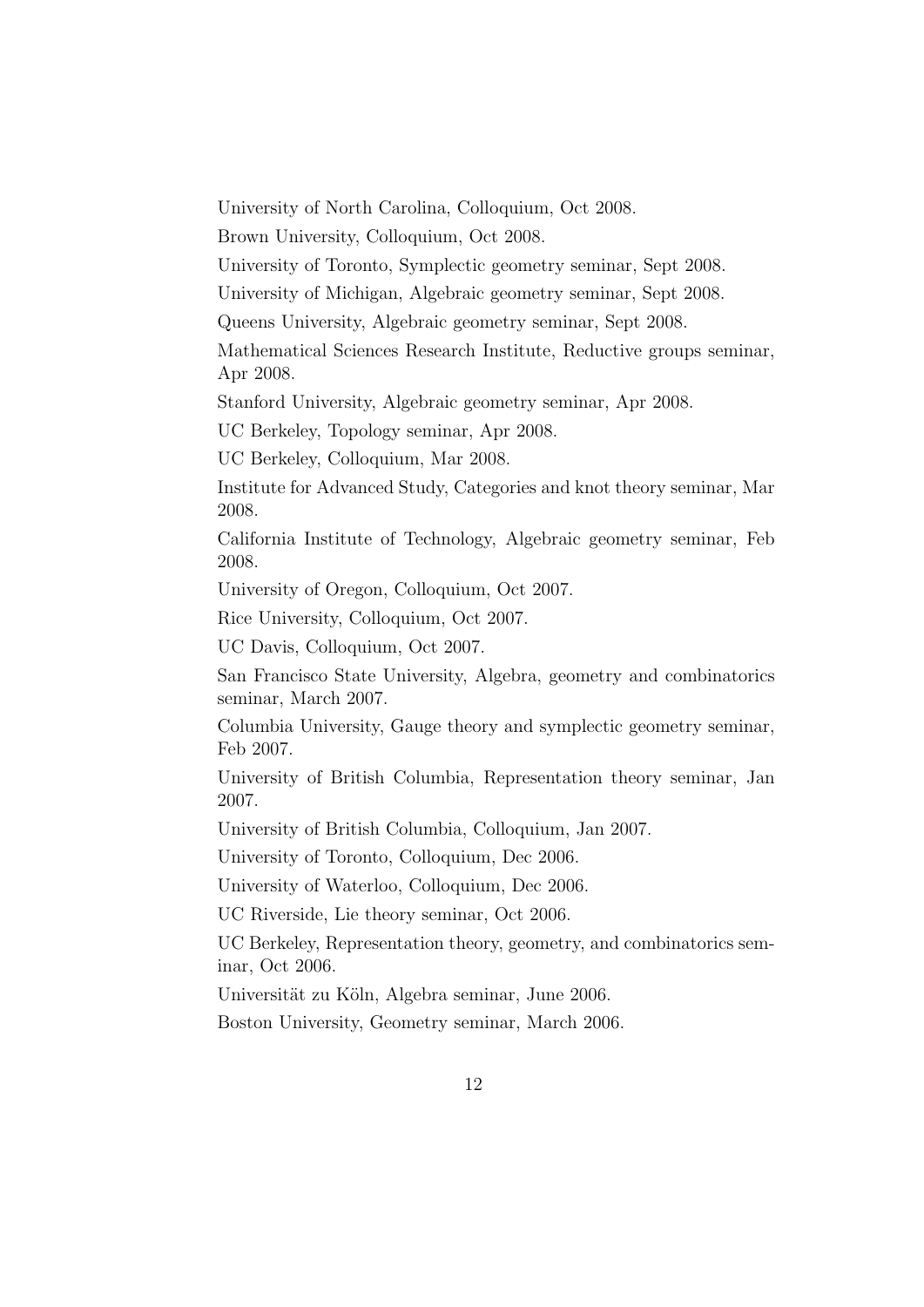UC Berkeley, Combinatorics seminar, Feb 2006.

UC Berkeley, Representation theory, geometry, and combinatorics seminar, Feb 2006.

Stanford University, Algebraic geometry seminar, Feb 2006.

Stanford University, Representation theory seminar, Feb 2006.

UT Austin, GRASP seminar, Jan 2006.

UT Austin, Geometry seminar, Jan 2006.

Massachussets Institute of Technology, Lie groups seminar, Sept 2005.

Ecole Polytechnique Fédérale de Lausanne, Group theory seminar, June 2005.

UC Davis, Geometry/Topology seminar, April 2005.

Stanford University, Algebraic geometry seminar, Feb 2005.

Northwestern University, Algebra seminar, November 2004.

Massachusetts Institute of Technology, Lie groups seminar, October 2004.

University of Toronto, Symplectic geometry seminar, October 2004.

York University, Applied algebra seminar, September 2004.

UC Berkeley, Representation theory, geometry, and combinatorics seminar, Sept 2004.

UC Davis, Representation theory and discrete math seminar, May 2004. University of Oregon, Colloquium, May 2004.

UC Berkeley, Lie algebras, combinatorics, and geometry seminar, April 2004.

## 4 LIST OF COURSES

### 4.1 Undergraduate courses

MAT 137Y, Calculus!, 2017–2018. MAT 224HF, Linear algebra II, 2016. MAT 347Y, Groups, rings, and fields, 2015–2016. MAT 247HS, Algebra II, 2014.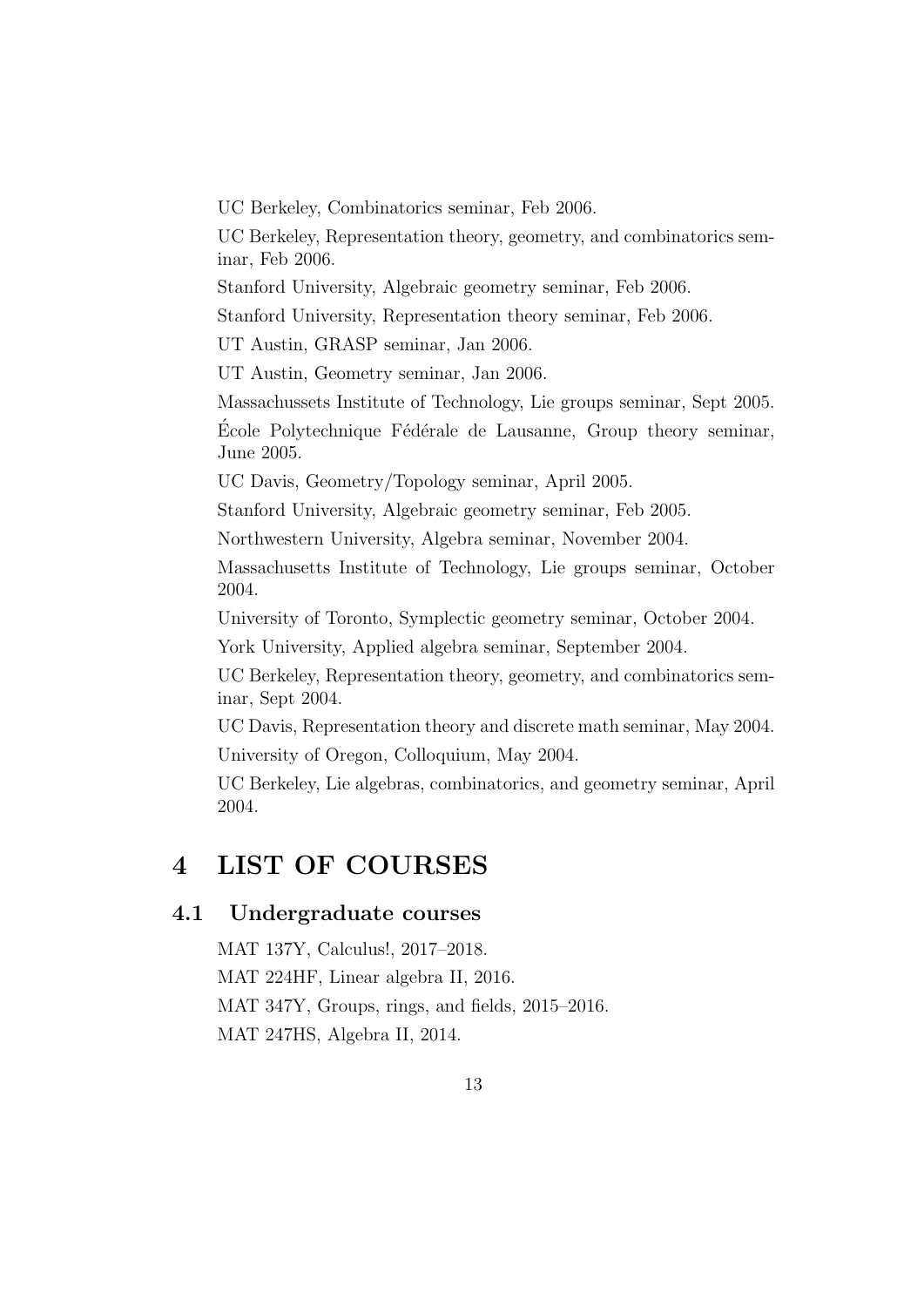MAT 477Y, seminar course, 2012–2013.

MAT 137Y, Calculus!, 2011–2012.

MAT 247HS, Algebra II, 2011.

MAT 448HF / 1155HF, Introduction to commutative algebra and algebraic geometry, 2009.

## 4.2 Graduate courses

MAT1105HF, Geometry of Flag Varieties, 2016 MAT 1101HS, Algebra II, 2012. MAT 1196HS, Representation theory, 2011.

MAT 1344HS, Symplectic geometry, 2009.

### 4.3 Supervisions

### 4.3.1 PhD students

Bruce Fontaine, PhD 2012, Bases for invariant vectors and geometric representation theory, supervised 2008–2012.

Stephen Morgan, PhD 2014, Quantum Hamiltonian reduction of Walgebras and category O, supervised 2011–2014.

Bradley Hannigan-Daley, PhD 2014, Hypertoric varieties and wallcrossing, supervised 2009–2014.

Daniel Rowe, PhD 2015, Lusztig slices in the affine Grassmannian and nilpotent matrices, supervised 2009–2015.

Alexander Weekes, PhD 2016, Highest weights for truncated shifted Yangians, supervised 2011–2016.

Iva Halacheva, PhD 2016, Alexander type invariants of tangle, skew Howe duality for crystals and the cactus group (jointly supervised by Dror Bar-Natan).

Vincent Gelinas, PhD 2018, Contributions to the stable derived categories of Gorenstein rings (jointly supervised with Colin Ingalls).

Benjamin Briggs, PhD 2018, Local commutative algebra and Hochschild cohomology through the lens of Koszul duality (jointly supervised by Srikanth Iyengar).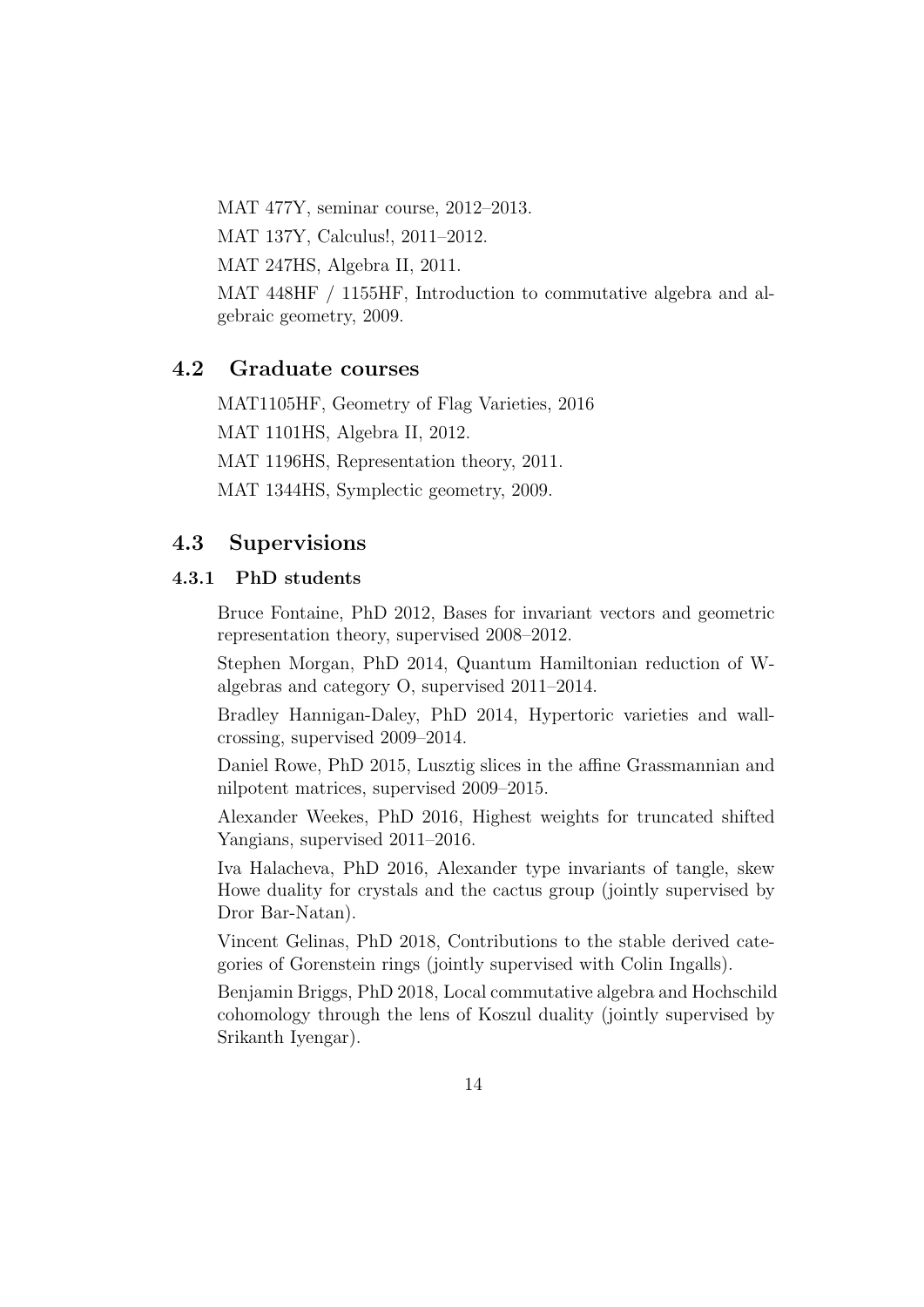Chia-Cheng Liu, PhD 2019, ongoing supervision since 2013 (jointly supervised by Alexander Braverman).

Bulent (Ozgür) Esentepe, PhD 2019, ongoing superivision since 2017 (jointly supervised by Graham Leuschke).

Anne Dranovski, expected PhD 2020, ongoing supervision since 2014.

Khoa Pham, expected PhD 2020, ongoing supervision since 2015.

Kathlyn Dykes, expected PhD 2021, ongoing supervision since 2016.

Yuguang (Roger) Bai, expected PhD 2021, ongoing supervision since 2017.

Hyuengseop Kim, expected PhD 2023, ongoing supervision since 2019.

#### 4.3.2 MSc Students

Simon Andrews, MSc 2009, Analytic and algebraic geometry.

Patrick Robinson, MSc 2010, Line bundles in algebraic geometry.

Mikhail Gudim, MSc 2010, Homological algebra.

Emily Cliff, MSc 2011, Lie bialgebras.

Alexander Weekes, MSc 2011, Drinfeld-Gavarini duality.

Jerrod Smith, MSc 2012, Representation theory and Springer theory.

Liudmyla Kadets, MSc 2012, Representation theory and Springer theory.

Anne Dranovski, MSc 2014, Okounkov bodies of flag varieties. Maximillian Klambauer, MSc 2014, Okounkov bodies of flag varieties. Xiao Ding, MSc 2016, Yangians and shift of argument algebras.

Xiao Jie, MSc 2017, Representation theory and particle physics.

#### 4.3.3 Undergraduate Students

Chandrika Sadanand, 2009.

Xiao Ding, 2014.

Daniel Nackan, 2016.

Calder Morton-Ferguson, 2018.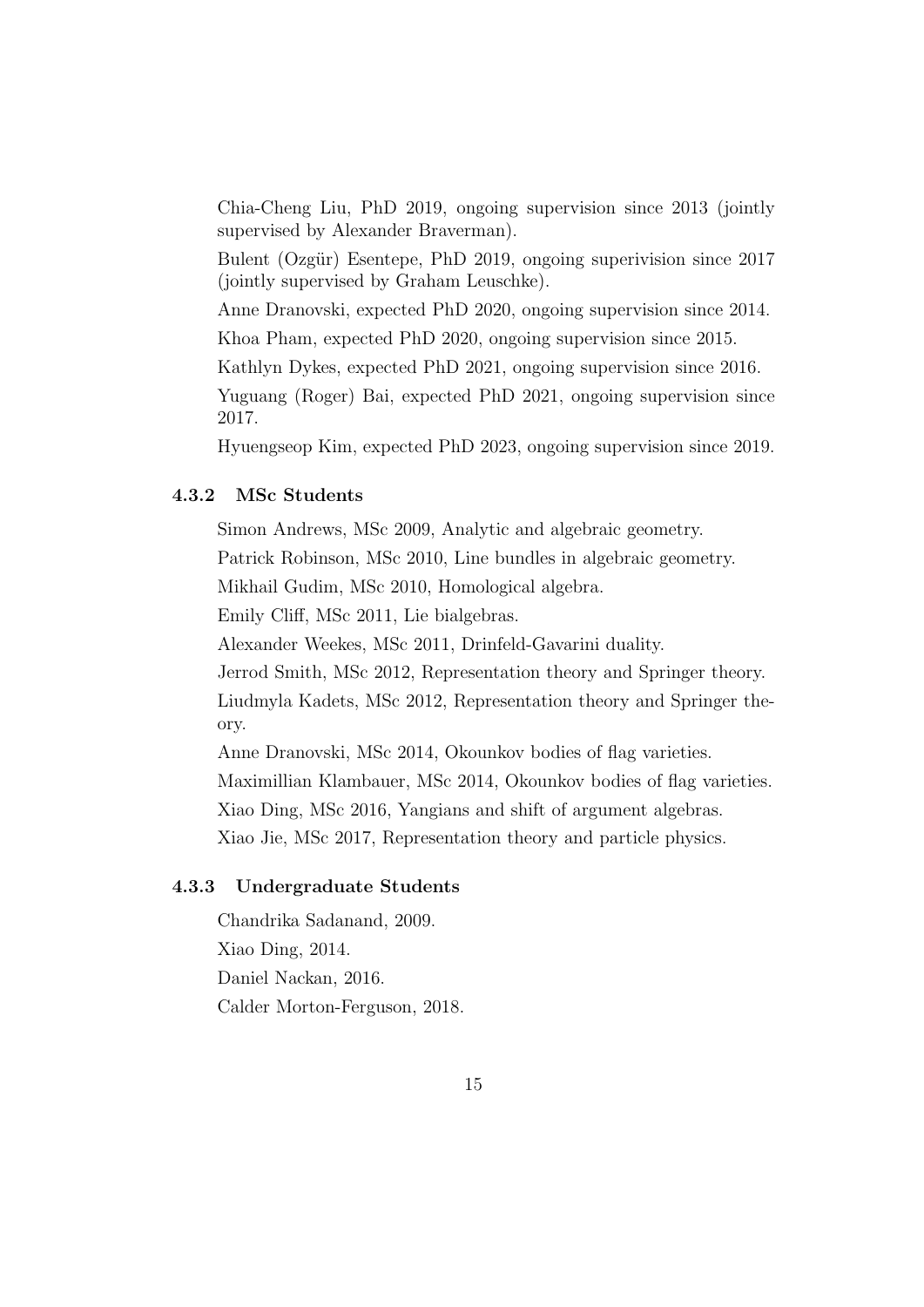### 4.3.4 Postdoctoral Fellows

Changjian Su, supervised 2018–present. Kostiantyn Tolmachov, supervised 2018–present. Balazs Elek, supervised 2018–present. Michael McBreen, supervised 2018–present. Alexander Shapiro, supervised 2016–2018. Dinakar Muthiah, supervised 2013–2015. Peter Samuelson, supervised 2012–2015. Karene Chu, supervised 2012–2013. Christopher Dodd, supervised 2011–2014. Jaimal Thind, supervised 2011–2013. Oded Yacobi, supervised 2010–2013.

## 5 ADMINISTRATIVE POSITIONS

### 5.1 Within the department

Associate chair, research, 2016–2018. Chair of outreach committee, 2013–2014. Member of merit committee, 2016–2018. Member of undergraduate committee, 2011–2014, 2015–2016. Member of outreach committee, 2010–2013, 2015-2016. Member of appointments committee, 2009–2011, 2012–2014, 2016–2018. Member of colloquium committee, 2008–2009 and 2010–2011. Organizer of geometric representation theory seminar, 2008–present.

### 5.2 Outside the University

### 5.2.1 Committees

Member of Province of Ontario Early Researcher Award panel, 2017.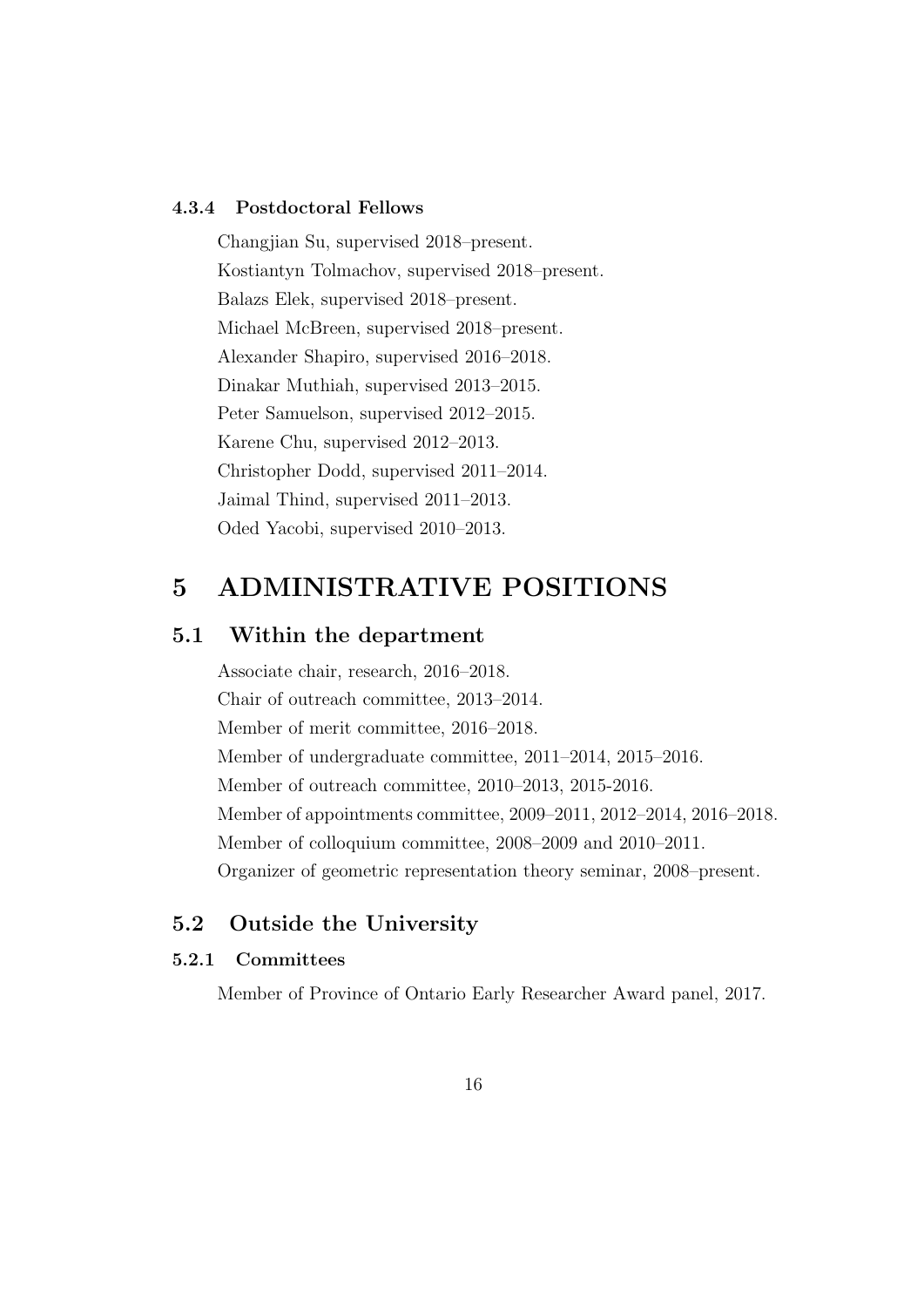Member of Canadian Mathematics Society COMC committee, 2012– 2018.

Member of Fields-CRM-PIMS Prize committee, 2017–2018.

### 5.2.2 Referee service

Referee for: Acta Mathematica, Inventiones Mathematicae, Journal of the AMS, Duke Mathematical Journal, Representation theory, Journal of Algebra, Compositio Mathematica, Advances in Mathematics, Selecta Mathematica, Cambridge University Press, Homology, Homotopy, and its Applications, Transactions of the AMS, International Mathematics Research Notices, Discrete Applied Mathematics, Journal of Combinatorial Theory, Journal of Algebra, Fundamenta Mathematicae, Transformation Groups, Mathematiche Annalen, Journal of the Korean Mathematical Society, Quantum Topology, Mathematische Zeitschrift, Canadian Journal of Mathematics, Journal of Algebraic Combinatorics, Geometry and Topology, SIGMA, Memoirs of the AMS, Geometry Dedicata.

Reviewer for Mathematics Reviews.

Reviewer of proposals for Banff International Research Station (BIRS) and Fields Institute.

Reviewer of grant proposals for National Sciences and Engineering Research Council (NSERC), Austrian Science Fund, European Research Council, National Security Agency (NSA), and France Canada Research Fund.

#### 5.2.3 Organization of conferences and workshops

Geometric Representation Theory double conference, Perimeter Institute and Max Planck Institute Bonn, July 2020.

Illustrating Number Theory and Algebra, ICERM, Providence, October 2019.

Thematic activity on Quiver varieties and representation theory, CRM, Montreal, August 2019.

Workshop on Hall algebras, enumerative invariants, and gauge theory, Fields Institute, Toronto, November 2016.